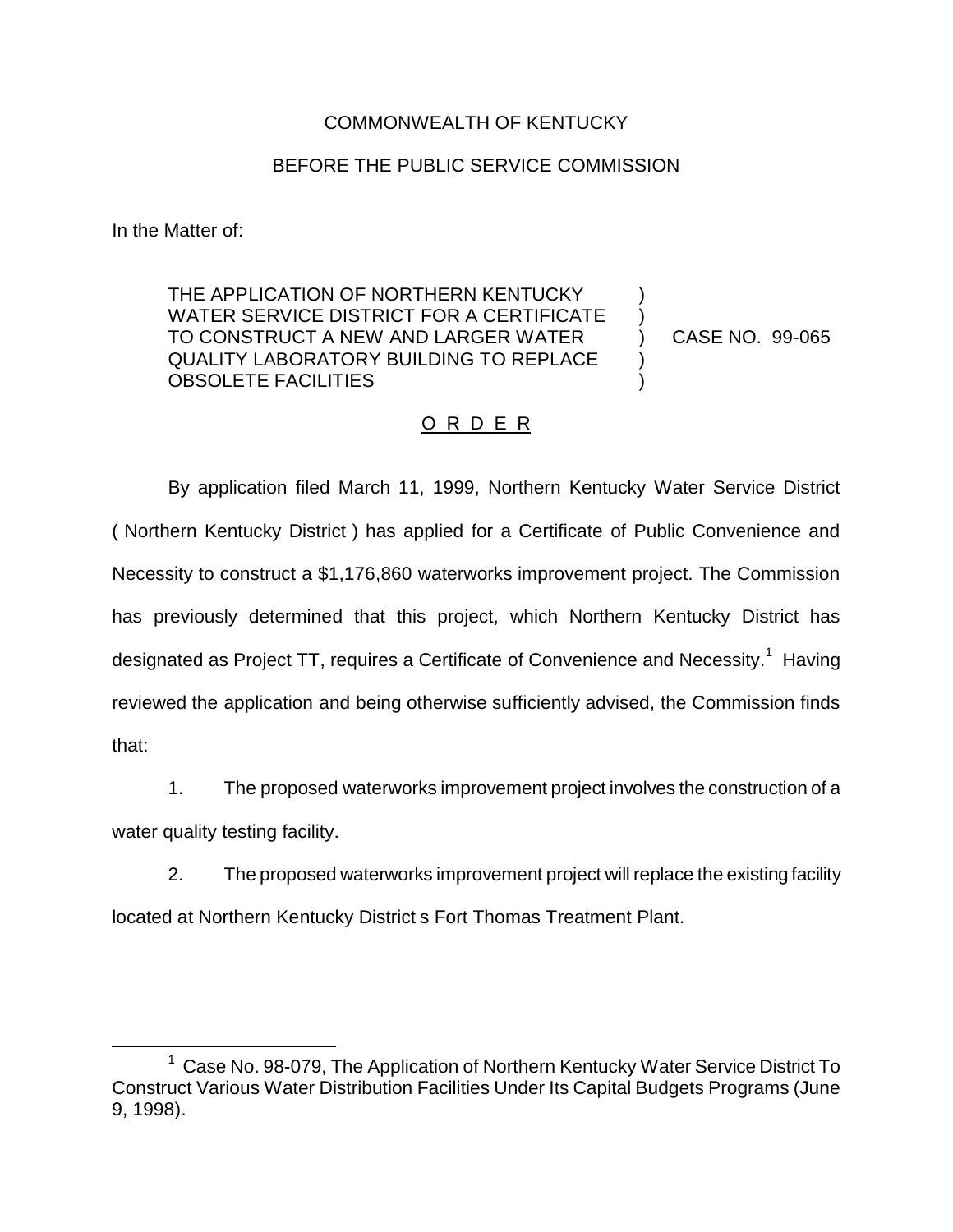3. Northern Kentucky District s existing water quality testing facilities are no longer large enough to meet Northern Kentucky District s testing requirements and fail to comply with local and state safety codes.

4. The proposed waterworks improvement project will not compete with any other water utility.

5. Construction of the proposed waterworks improvement project will not result in the wasteful duplication of any existing utility facilities.

6. Humpert Wolnitzek Architects, PSC, of Covington, Kentucky prepared the drawings and specifications for the proposed waterworks improvement project.

7. The Division of Water of the Kentucky Natural Resources and Environmental Protection Cabinet has approved the drawings and specifications for the proposed waterworks improvement project.

8. Estimated total cost of the proposed waterworks improvement project is \$1,176,860.

9. Northern Kentucky District proposes to finance the proposed waterworks project with internal funds.

10. Public convenience and necessity require construction of the proposed waterworks improvement project.

IT IS THEREFORE ORDERED that:

1. Northern Kentucky District is granted a Certificate of Public Convenience and Necessity to construct the proposed waterworks improvement project as set forth in the drawings and specifications contained in its application.

-2-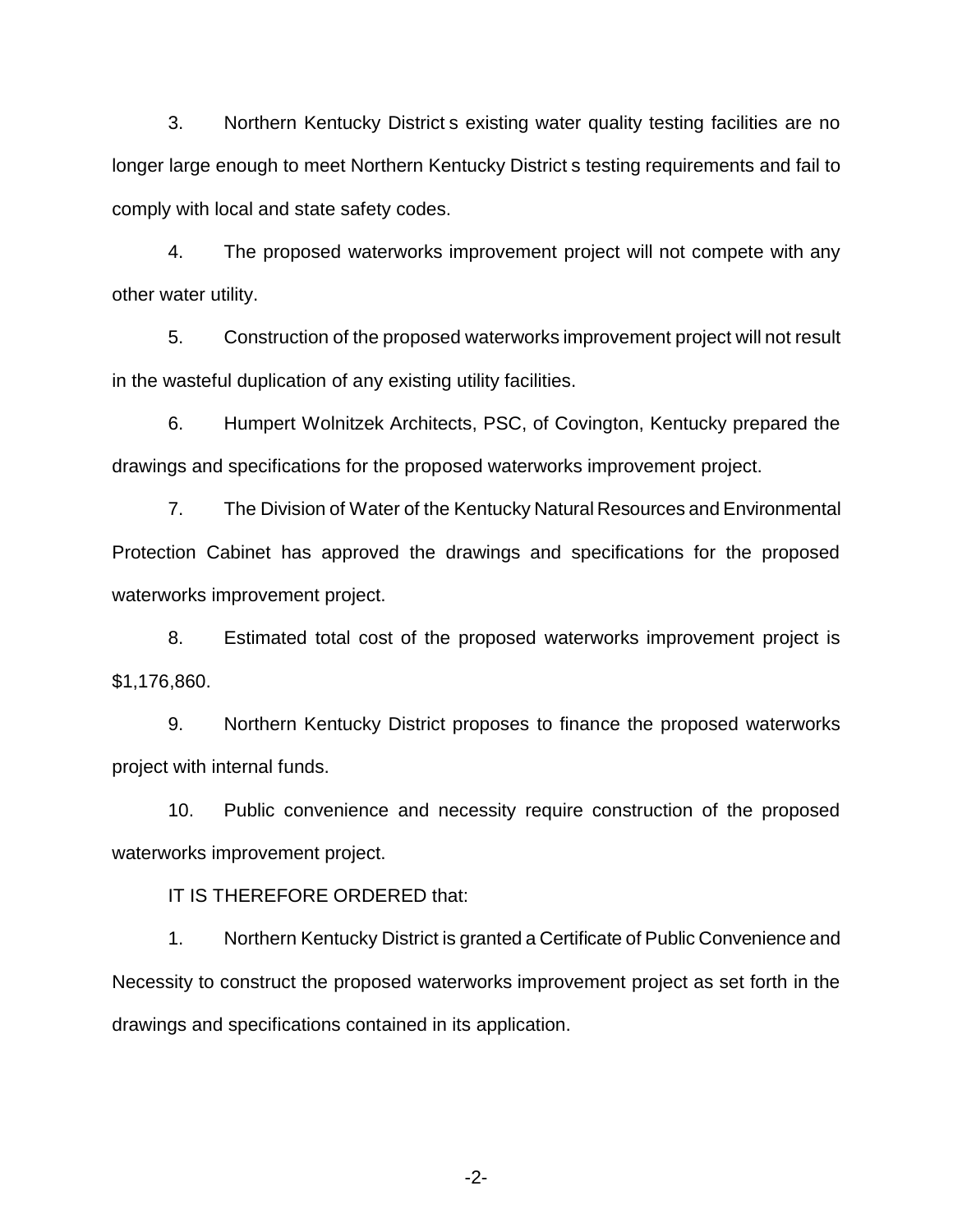2. Northern Kentucky District shall obtain approval from the Commission prior to performing any additional construction not expressly authorized by this Order.

3. Any deviation from the construction approved shall be undertaken only with the prior approval of the Commission.

4. Northern Kentucky District shall furnish documentation of the total costs of this project including the cost of construction and all other capitalized costs (engineering, legal, administrative, etc.) within 60 days of the date that construction is substantially completed. Construction costs shall be classified into appropriate plant accounts in accordance with the Uniform System of Accounts for water utilities prescribed by the Commission.

5. Northern Kentucky District shall require construction to be inspected under the general supervision of a professional engineer with a Kentucky registration in civil or mechanical engineering, to ensure that the construction work is done in accordance with the contract drawings and specifications and in conformance with the best practices of the construction trades involved in the project.

6. Northern Kentucky District shall file a copy of the "as-built" drawings and a certified statement that the construction has been satisfactorily completed in accordance with the contract plans and specifications within 60 days of the substantial completion of the construction certificated herein.

-3-